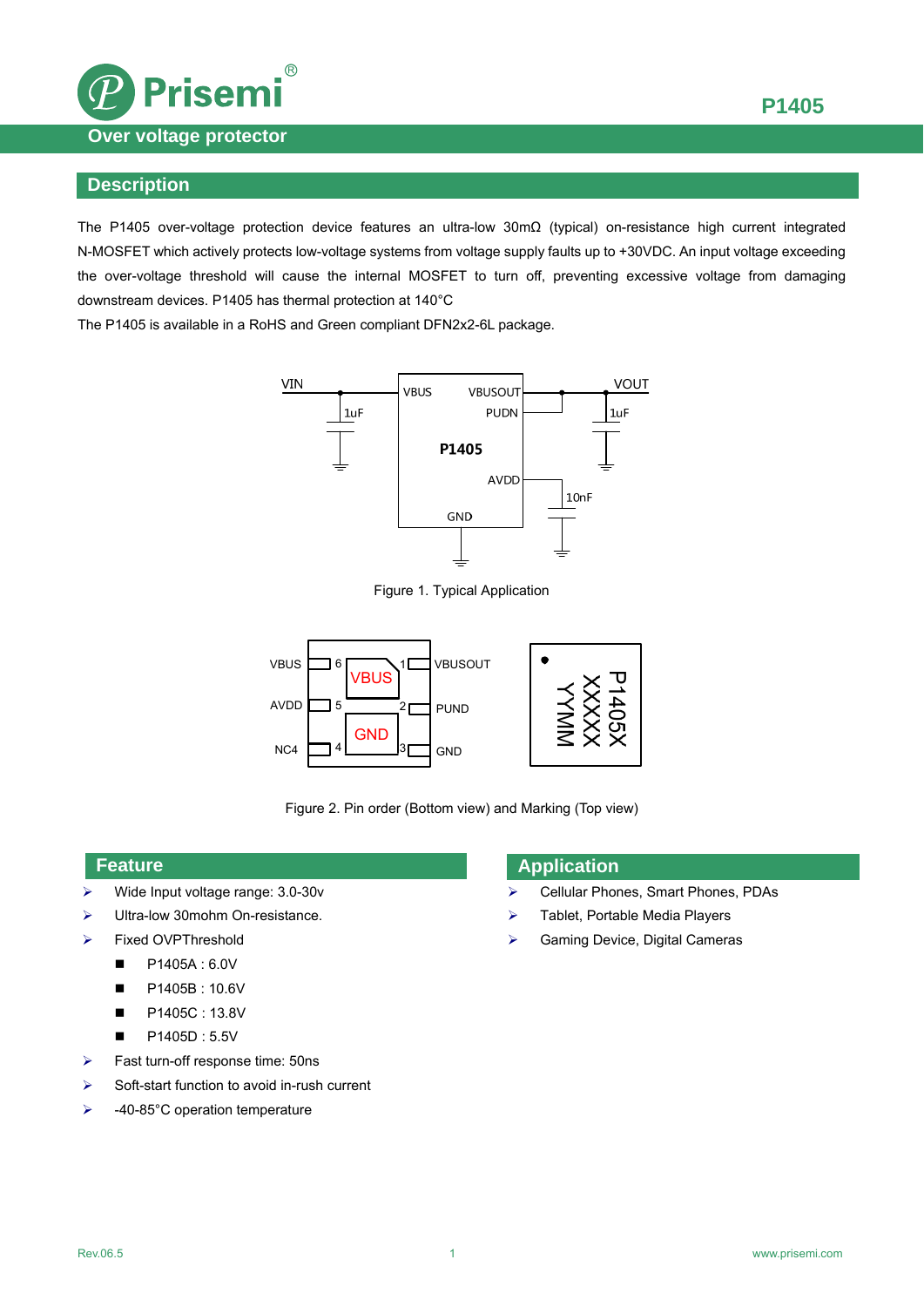

# **Pin Definitions**

| Pin#       | <b>Name</b>    | <b>Description</b>                                                         |
|------------|----------------|----------------------------------------------------------------------------|
| 1          | <b>VBUSOUT</b> | Output voltage;                                                            |
| 2          | <b>PUND</b>    | Pull down output voltage to ground when input voltage is higher than 6.0v; |
| 4          | NC4            | Not connected;                                                             |
| 3          | <b>GND</b>     | Ground:                                                                    |
| $\sqrt{5}$ | <b>AVDD</b>    | Internal regulator voltage, connect 10nF capacitor to GND;                 |
| 6          | <b>VBUS</b>    | Input voltage;                                                             |

# **Block Diagram**



#### Figure 3. IC Block Diagram

**P1405**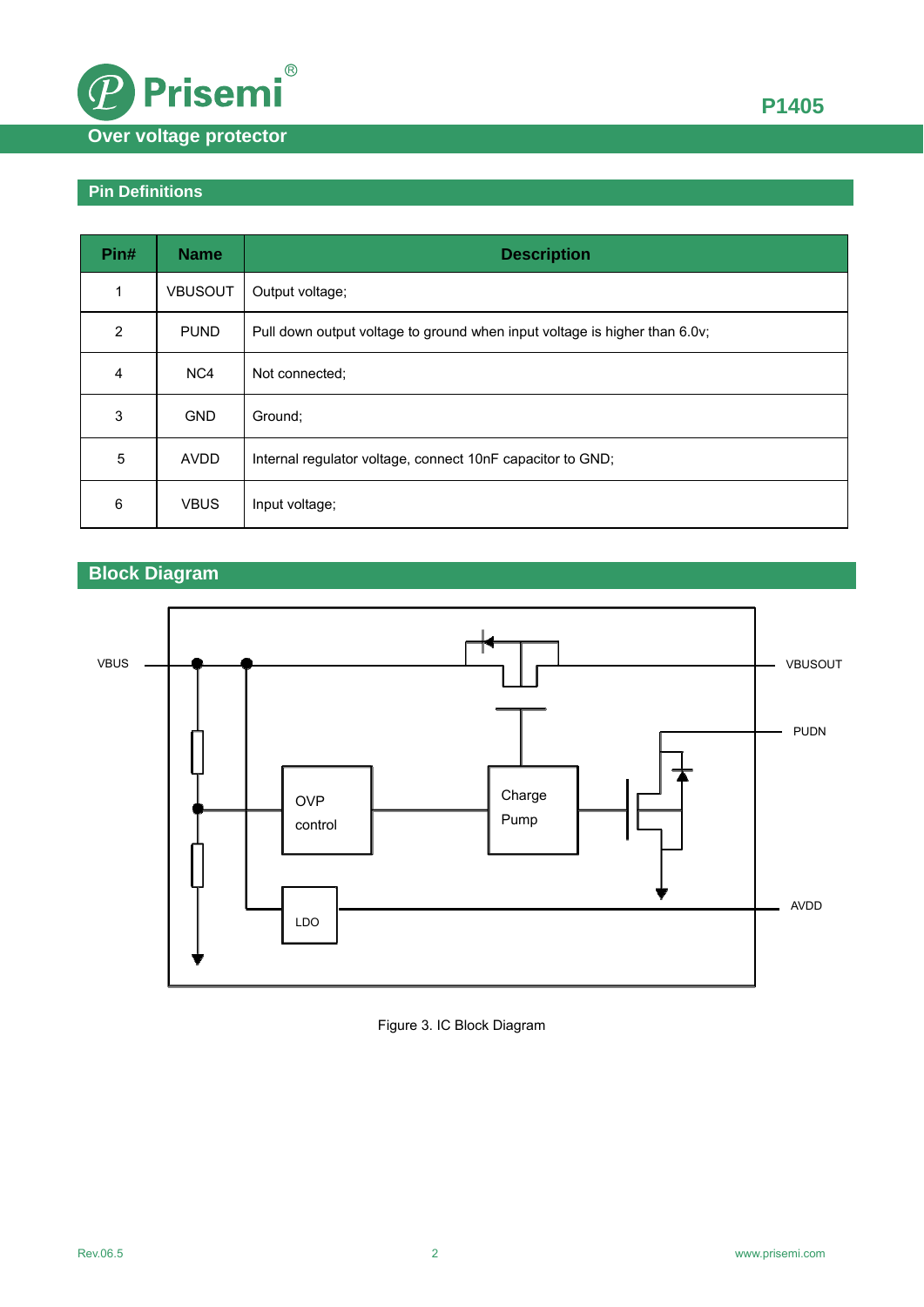

# **Absolute maximum rating**

| <b>Parameter(Note1)</b>          | <b>Symbol</b>                      | <b>Value</b>  | <b>Units</b>   |  |
|----------------------------------|------------------------------------|---------------|----------------|--|
| VBUS voltage range               | $V_{\text{BUS}}$                   | $-0.3$ to 30  | $\vee$         |  |
| VBUSOUT voltage range            | VBUSOUT                            | $-0.3$ to 16  | $\vee$         |  |
| PUDN voltage range               | VPUDN                              | $-0.3$ to 16  | $\vee$         |  |
| AVDD voltage range               | <b>VAVDD</b>                       | $-0.3$ to $7$ | $\vee$         |  |
| Switch I/O Continuous Current    | 3<br>$I_{IN}$                      |               | $\overline{A}$ |  |
| Junction temperature             | $T_{\rm J}$                        | 150           | $^{\circ}$ C   |  |
| Lead temperature(Soldering, 10s) | $T_{L}$                            | 260           | $^{\circ}$ C   |  |
| Storage temperature              | T <sub>STG</sub>                   | $-55$ to 150  | $^{\circ}$ C   |  |
| <b>ESD Ratings</b>               | <b>HBM</b><br>(Except VBUSOUT PIN) | 3000          | V              |  |
|                                  | <b>CDM</b>                         | 1000          | V              |  |

**Note 1:** Stresses greater than those listed under "Absolute Maximum Ratings" may cause permanent damage to the device. These are stress ratings only, and functional operation of the device at these or any other conditions beyond those indicated under "Recommended Operating Conditions" is not implied. Exposure to "Absolute Maximum Ratings" for extended periods may affect device reliability.

#### Recommended Operating Conditions

| <b>Parameter</b>              | <b>Symbol</b>    | <b>Value</b>         | <b>Units</b>   |  |
|-------------------------------|------------------|----------------------|----------------|--|
| VBUS input voltage range      | $V_{\text{BUS}}$ | 3.0 to 30, typical=5 |                |  |
| Operating ambient temperature | Tд               | $-40$ to 85          | $^{\circ}$ C   |  |
| <b>Thermal Resistance</b>     | $R_{\theta JA}$  | 67.5                 | $^{\circ}$ C/W |  |

**Note 2:** Junction to Ambient thermal resistance is highly dependent on PCB layout. Values are based on thermal properties of the device when soldered to an EV board.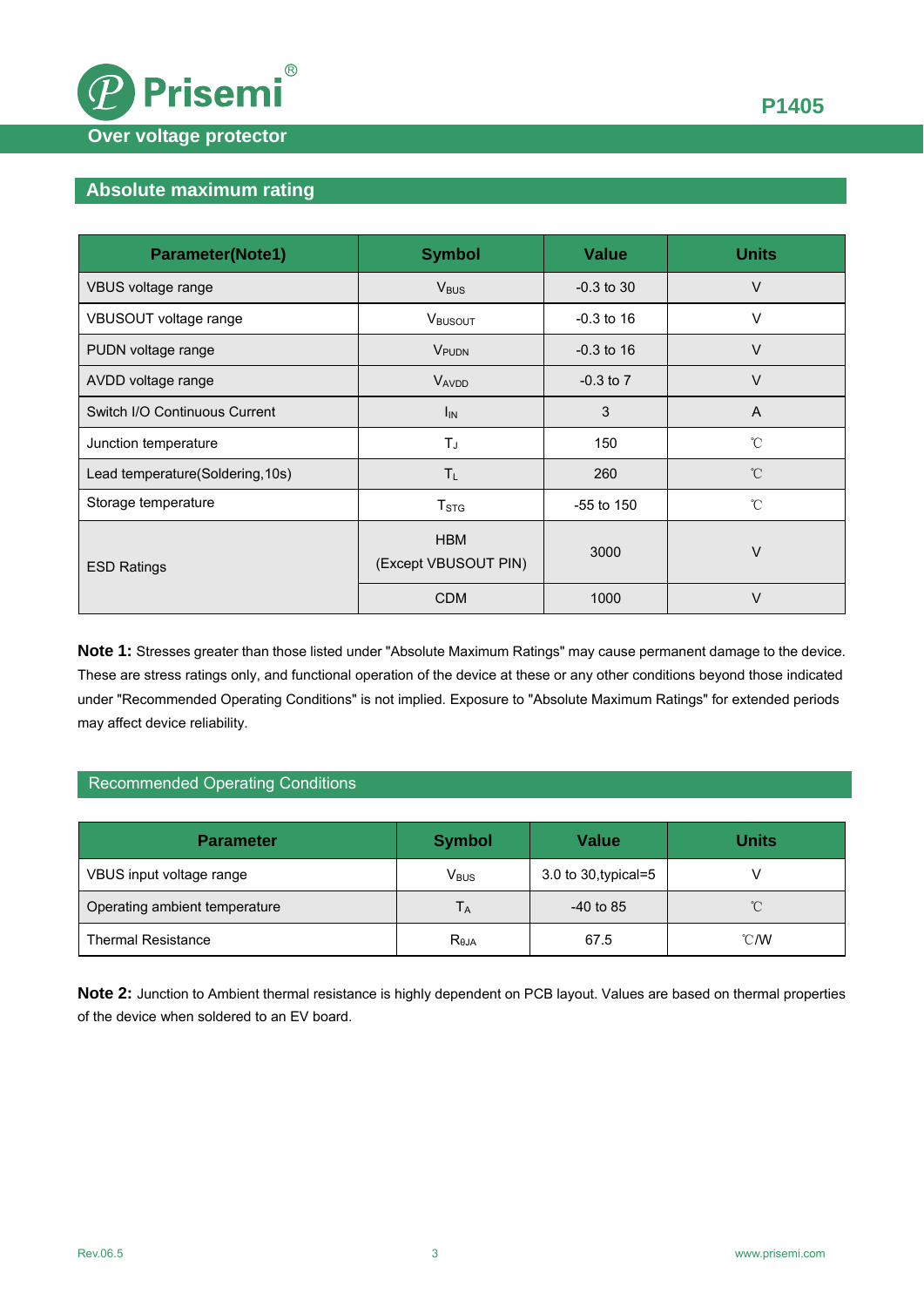

## **Over voltage protector**

## **Electrical Characteristics**

 $(T_A=25°C, V_{BUS}=5V, C_N=1uF, C_{OUT}=1uF, for 5V application, unless otherwise specified.)$ 

| <b>Parameter</b>                       | <b>Symbol</b>           | <b>Conditions</b>                       | Min. | Typ. | Max. | <b>Units</b>    |  |  |  |  |
|----------------------------------------|-------------------------|-----------------------------------------|------|------|------|-----------------|--|--|--|--|
| <b>Basic Operation</b>                 |                         |                                         |      |      |      |                 |  |  |  |  |
| Quiescent Supply Current               | $I_{DDO1}$              | V <sub>BUS</sub> =5V, No load           |      | 0.4  |      | mA              |  |  |  |  |
|                                        | $I_{DDQ2}$              | V <sub>BUS</sub> =30V, No load          |      | 1.2  | 2    | m <sub>A</sub>  |  |  |  |  |
| <b>UVLO Threshold Voltage</b>          | V <sub>UVLO</sub>       | V <sub>BUS</sub> Rising                 |      | 2.4  | 3.2  | $\vee$          |  |  |  |  |
| Start-up Delay Time                    | T <sub>START_DLY</sub>  | V <sub>BUS</sub> =0->5V to Output ON    |      | 0.5  |      | ms              |  |  |  |  |
| Main Switch ON-Resistance              | $R_{ON}$                | $V_{BUS} = 5V, I_{OUT} = 1A$            |      | 30   | 40   | $m\Omega$       |  |  |  |  |
| <b>Over-Voltage Protection</b>         |                         |                                         |      |      |      |                 |  |  |  |  |
|                                        | Vove                    | V <sub>BUS</sub> Rising (P1405A)        | 5.85 | 6.0  | 6.15 | $\vee$          |  |  |  |  |
|                                        |                         | V <sub>BUS</sub> Rising (P1405B)        | 10.4 | 10.6 | 10.8 |                 |  |  |  |  |
| <b>VBUS OVP Threshold</b>              |                         | V <sub>BUS</sub> Rising (P1405C)        | 13.5 | 13.8 | 14.1 |                 |  |  |  |  |
|                                        |                         | V <sub>BUS</sub> Rising (P1405D)        | 5.35 | 5.5  | 5.65 |                 |  |  |  |  |
| OVP Response Time                      | $t_{OVP}$               | VIN > $V_{OVP}$ to VOUT<br>stop rising  |      | 50   |      | nS              |  |  |  |  |
| <b>OVP Recovery Time</b>               | $t_{ROVP}$              | VIN < $V_{OVP}$ to VOUT<br>start rising |      | 0.5  |      | ms              |  |  |  |  |
| Output discharge resistance            | R <sub>DCHG</sub>       | $VIN > V_{OVP}$                         |      | 120  |      | Ω               |  |  |  |  |
| <b>Thermal Protection</b>              |                         |                                         |      |      |      |                 |  |  |  |  |
| Over-Temperature Protection Threshold  | $T_{SD}$                |                                         |      | 140  |      | °C              |  |  |  |  |
| Over-Temperature Protection Hysteresis | <b>T</b> <sub>HYS</sub> |                                         |      | 20   |      | $\rm ^{\circ}C$ |  |  |  |  |

## **Typical Characteristics**



Figure 4. Start-up waveform example and the starting Figure 5. OVP response



**P1405**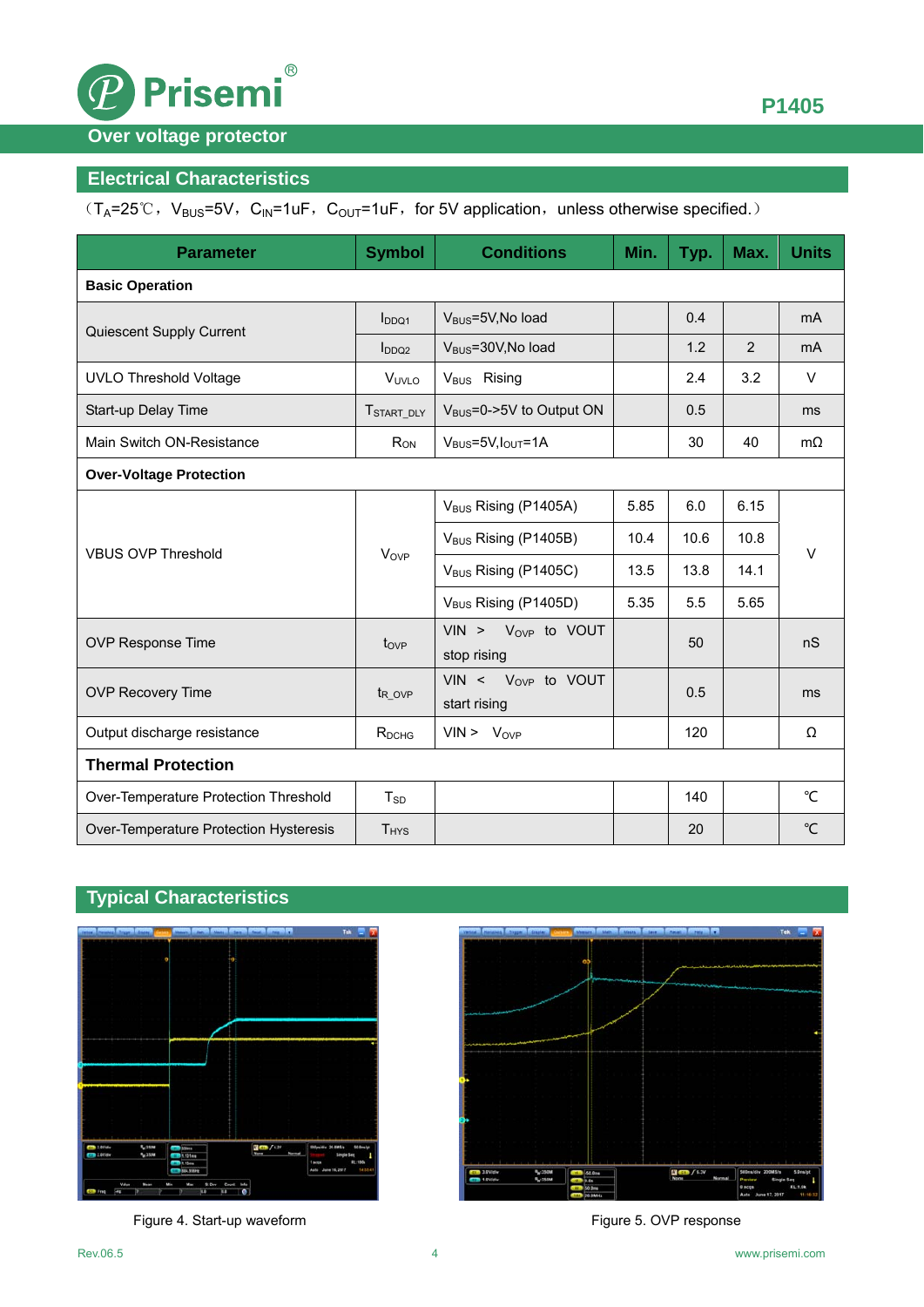



Figure 6. OVP recovery waveform (OVP 6V)







Figure 8. 8-20 Surge test (Base on Schematic, Figure7)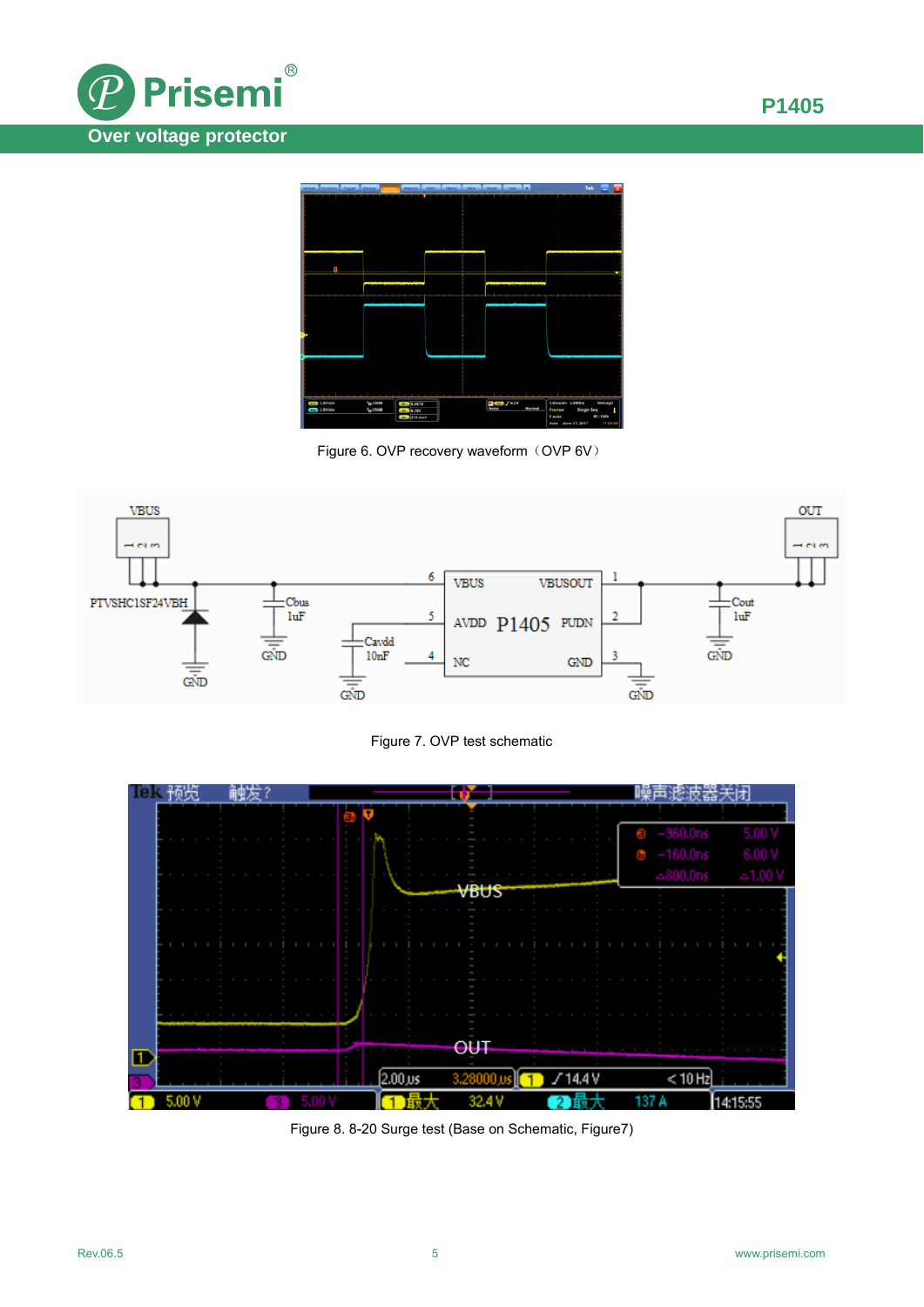

## **Product dimension (DFN2x2-6L)**



**Bottom view** 

![](_page_5_Figure_4.jpeg)

**Side view** 

![](_page_5_Figure_6.jpeg)

![](_page_5_Figure_7.jpeg)

**PCB Layout Guide**